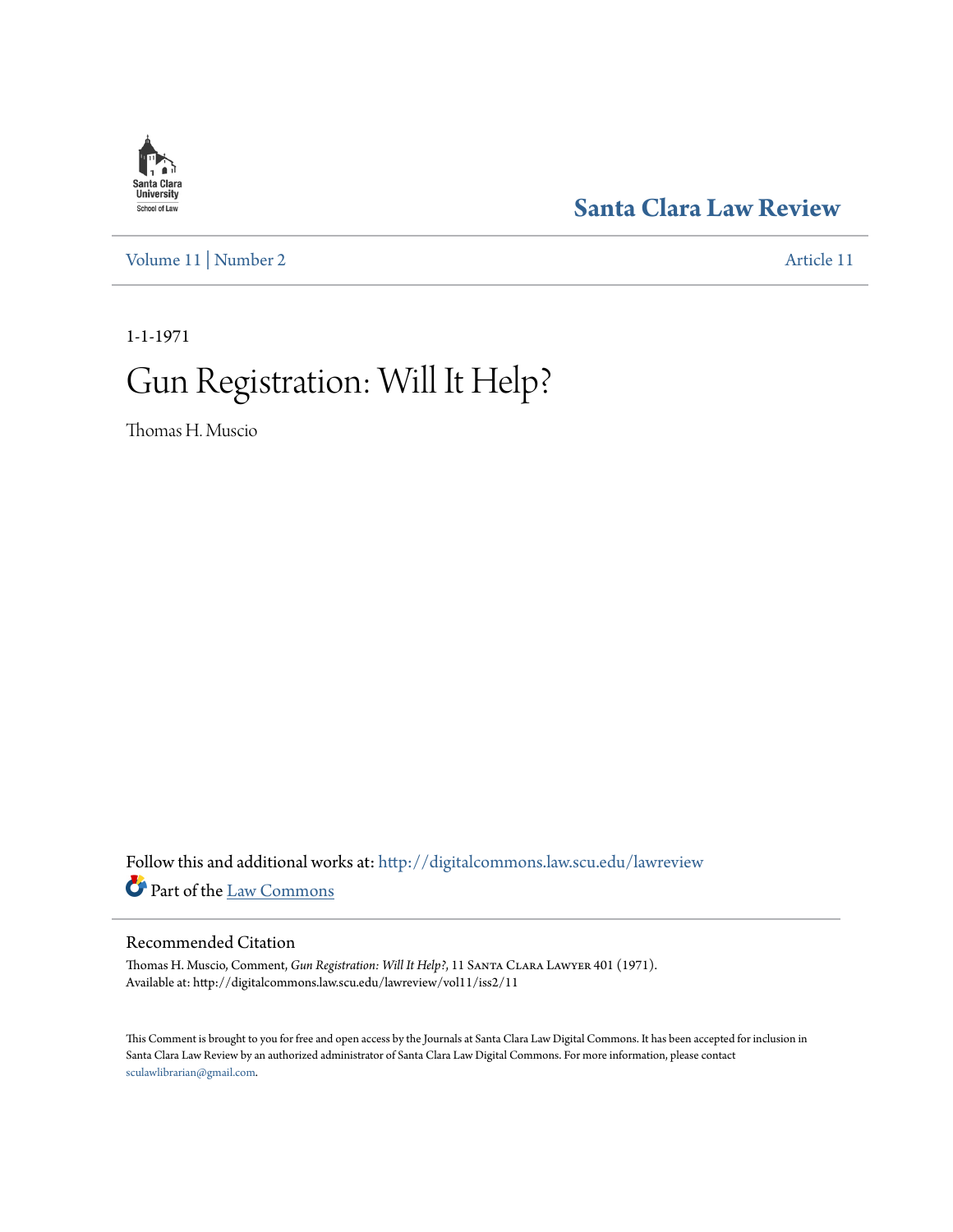## **GUN** REGISTRATION: WILL IT HELP?

"[lIt took only one madman to bend the curve of history with a single cheap Italian carbine. And there wasn't a law in the land that could have stopped him from obtaining the gun."'

Many people contend that gun registration will aid in preventing the numerous crimes that take place in the United States today.' If the gun used to kill President John F. Kennedy had been registered, would the result have been any different? The result probably would have been the same. Consequently, the thesis of this comment is that registration of firearms is not the answer to crime and violence in our country. What is needed is a system which will keep guns out of the hands of people such as Lee Harvey Oswald.

This comment will analyze the constitutionality, purpose, and propriety of gun registration so that the reader might better understand the problems involved in gun control legislation. The author will then present a proposal which may help prevent tragedies such as the senseless killing of a national leader.

Some authorities suggest that various federal and state firearm registration proposals may partially solve the nation's crime problem.<sup>8</sup> Gun enthusiasts disagree.<sup>4</sup> There is presently no federal law

- <sup>2</sup> A. KRUG, FIREARMS REGISTRATION COSTS VS. BENEFITS 1 (1970). Gun control advocates cite seven benefits of gun registration.
	- 1. It would enable law enforcement agencies to solve crimes by determining the ownership of firearms through a tracing of firearm serial numbers.
	- 2. It would enable police to arrest persons carrying unregistered weapons.
	- 3. It would make it more difficult for undesirables to obtain weapons.
	- 4. It would reduce the number of firearms owned **by** individuals and this would result in fewer crimes being committed.
	- 5. It would help prevent suicide.
	- **6.** It would help prevent firearm accidents.
	- 7. It would substantially increase the rate of return of stolen firearms to the rightful owners.
- See R. CLARK, CRIME IN AMERICA 101 (1970).
	- **3 A.** KRUG, FmREA ms REcisTRATION CosTS VS. **BENEFIrS** 1 (1970).

**<sup>4</sup>***Id.* Those opposed to firearms registration maintain that these benefits do not in fact accrue from a firearms registration program. They say that:

- 1. Criminals do not register their firearms.
- 2. Many firearms used by criminals are stolen and tracing them by serial number would only lead to an innocent person, perhaps causing that person to be falsely accused.
- *3.* If a criminal were to be apprehended while committing a crime, possession of an unregistered firearm would only constitute a minor, additional charge, which could be placed against him. Where there is no evidence of a crime being committed, police do not have authority to search persons or homes for unregistered firearms without a search warrant.
- 4. Virtually all of the states already have laws which either require a permit for the carrying of concealable firearms or prohibit it altogether.

**<sup>1</sup> C.** BAKAL, THE RIGHT To **BEAR** AnRs **1** (1966).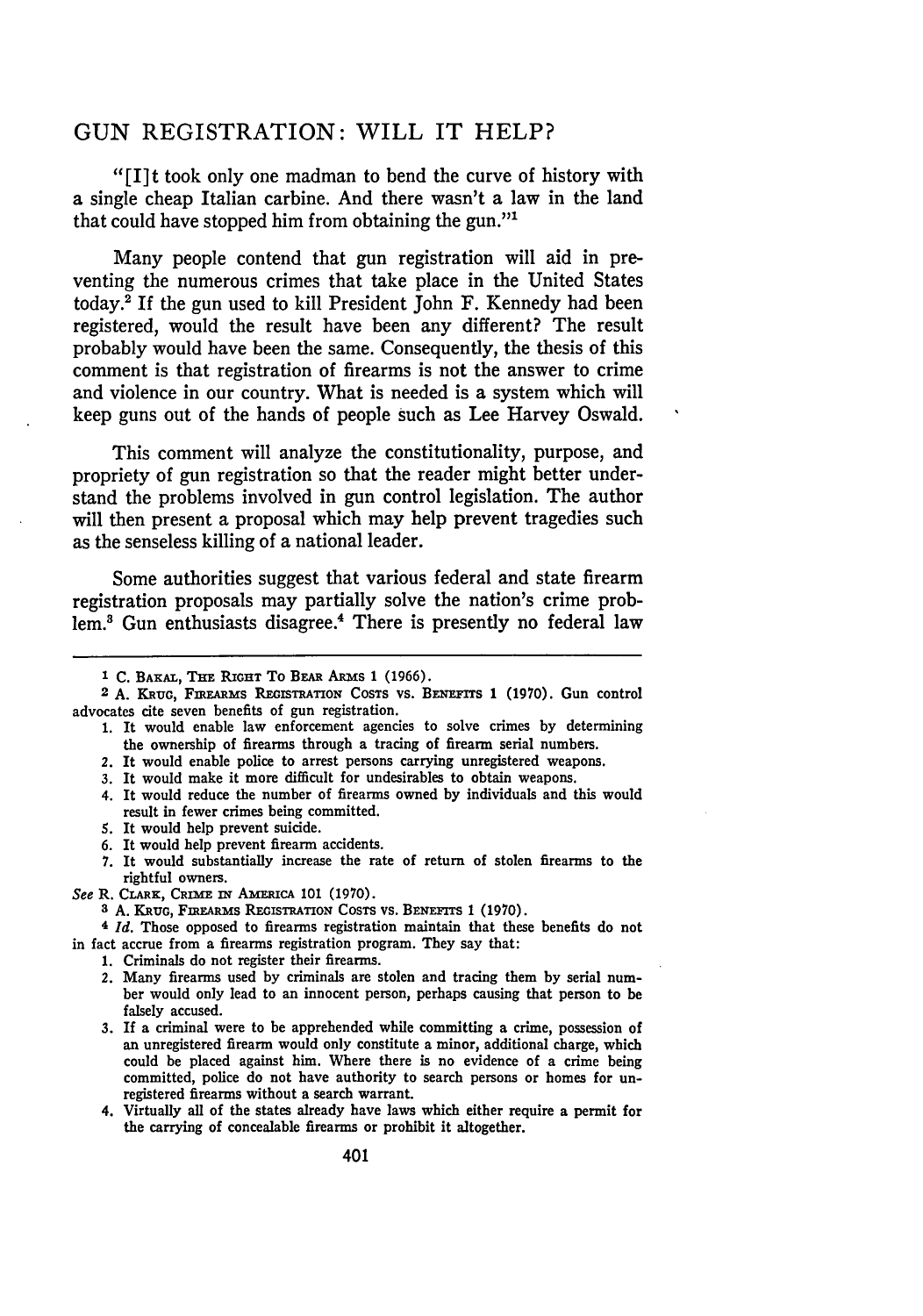that requires an individual to register his rifles, shotguns, or handguns. However, certain types of weapons listed in the Gun Control Act of **1968** are regulated **by** the federal government.5 Although a California gun owner is not required to register his rifles, shotguns, or handguns, he must possess a license to carry a concealed weapon.' In **1968** a bill was introduced in the California legislature which called for the statewide registration of all rifles,

- **5.** The presence or absence of registration is not a determining factor in either suicides or accidents.
- 6. It should be up to the individual to keep a record of the serial numbers of his own firearms in case of theft. There is no need for the government to assume this function for the firearms owner.
- 7. The high costs of instituting and maintaining a firearms registration program would not be justified in terms of the extremely limited benefits which it could be expected to provide.
- 8. Registration would be used as a subterfuge to eventually deny firearms ownership to legitimate citizens.

**5** Gun Control Act of 1968, Pub. L. No. 90-681 (Oct. 22, 1968). This law is administered **by** the Alcohol, Tobacco and Firearms Division, Internal Revenue Service, United States Treasury Department. These are the major provisions of the law:

- 1. Prohibits, with certain exceptions, the transportation, shipment or receipt of firearms or ammunition in interstate or foreign commerce by other than federal firearms licensees (over-the-counter sale of ammunition to non-residents excepted).
- 2. Requires the licensing of manufacturers and importers of, and dealers in, firearms and ammunition.
- 3. Requires the licensing of collectors who acquire or dispose of firearms or ammunition as curios or relics in interstate or foreign commerce.
- 4. Requires a permit from the Alcohol, Tobacco and Firearms Tax Division for the importation of firearms or ammunition (importation of military surplus firearms prohibited).
- 5. Prohibits over-the-counter sales of rifles or shotguns, or rifle or shotgun ammunition, to persons under 18, and handguns, or handgun ammunition, to persons under 21.
- 6. Permits sale of rifles and shotguns to residents of a contiguous state that authorizes such sales under a sworn statement procedure.
- 7. Permits sale, under a sworn statement, of rifles or shotguns to non-residents who are engaged in hunting or competition and whose firearms have been lost or stolen or have become inoperative.
- 8. Prohibits non-licensees from selling, trading, giving, transporting or delivering firearms to non-resident non-licensees.
- 9. Permits the lending or renting of firearms to non-residents for temporary use for lawful sporting purposes.
- 10. Prohibits shipment, transportation or receipt of firearms in interstate or foreign commerce by fugitives from justice, unlawful users of narcotics or drugs, adjudicated or committed mental defectives, persons under indictment or convicted of a crime punishable by imprisonment for more than one year.
- 11. Prohibits sale or delivery of firearms or ammunition by licensees in violation of state or local law.
- *12.* Requires that all firearms imported or manufactured on or after December 16, 1968, have serial numbers.
- 13. Prohibits the shipment, transportation or receipt of stolen firearms or ammunition, or firearms from which the serial number has been removed, obliterated or altered.
- **6 CAL. P N. CODE** § 12050 (West 1970).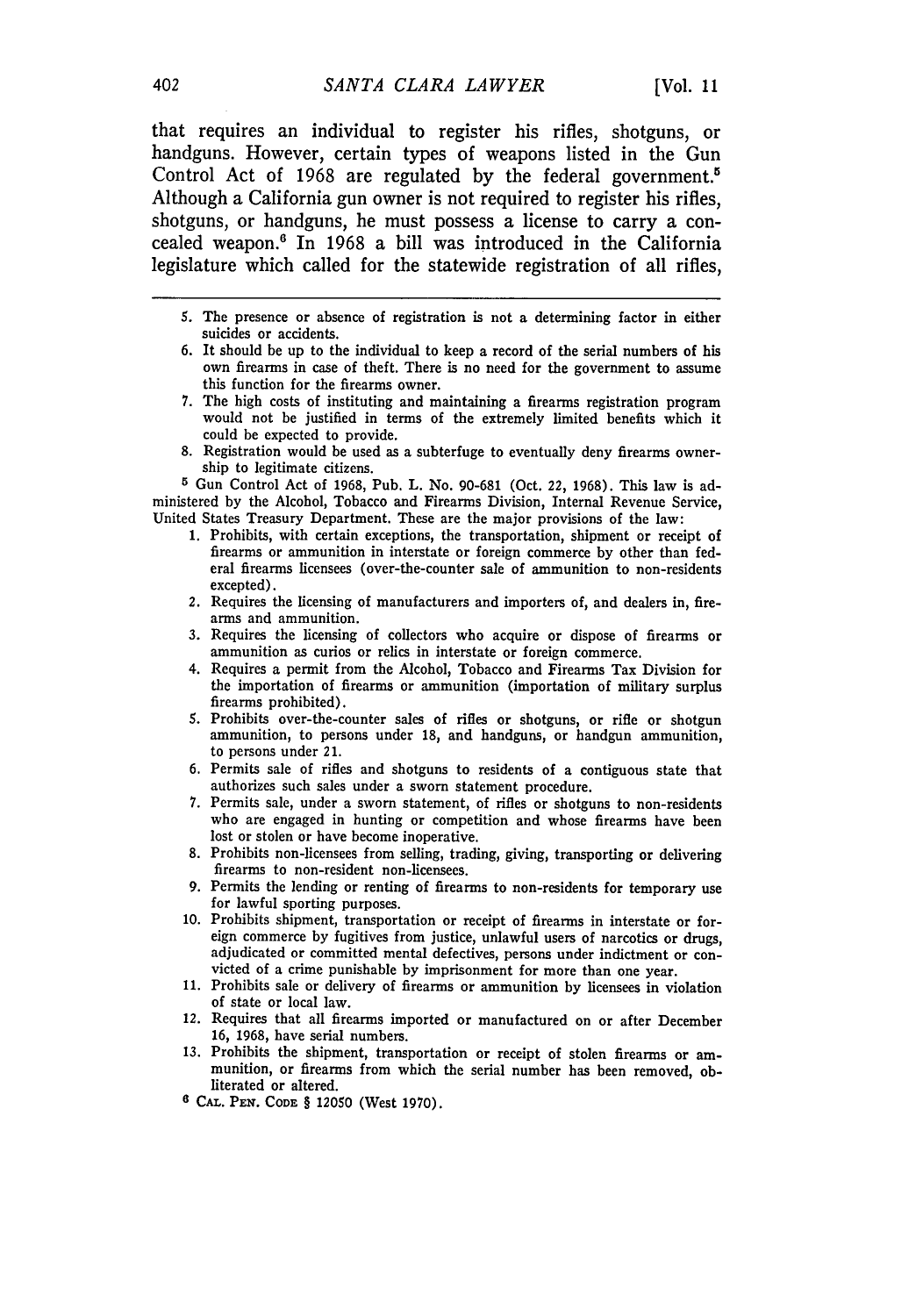shotguns, and handguns.<sup>7</sup> This bill was defeated. Nevertheless, it is a good example of legislation that gun control advocates would like to see enacted either on a state or national basis. It required the owner of a firearm to have the firearm registered and pay a registration fee. The owner was required to be licensed and was obligated to notify the California Department of Justice upon any transfer of possession. Existing legislation,<sup>8</sup> which prohibits felons, drug addicts, mental incompetents,<sup>9</sup> and minors from possessing concealable weapons, was expanded to prohibit such persons from owning *any* type of firearm.<sup>10</sup>

Any legislation of this type is likely to be subject to constitutional objections which are usually raised as a defense to state prosecutions involving the alleged illegal possession of a firearm. The essence of such a constitutional objection is that the second amendment confers a right on the individual to "keep and bear arms" which overrides the power of the state to regulate firearms.<sup>11</sup>

#### THE SECOND AMENDMENT

#### *Supreme Court Holdings*

The application of the second amendment of the United States Constitution has been at issue in only four Supreme Court decisions.<sup>12</sup> In *United States v. Cruikshank*,<sup>13</sup> the defendants were found to have deprived two citizens of their "right to bear arms." In *Presser v. Illinois*,<sup>14</sup> the defendant claimed he was being deprived of

**9 CAL. WELF. &** INST'NS **CODE** § **8100** (West 1971): "No person who is a mental patient in any hospital or institution or on leave of absence from any hospital or institution shall own or have in his possession or under his custody or control any firearms whatsoever."

*<sup>10</sup>See* note 7 *supra.* This proposed bill prohibited the people in this category from possessing rifles and shotguns. This is an extension of Section 12021 which prohibits possession of only concealable weapons.

**11 U.S. CONST.** amend. **H.** "A well regulated Militia, being necessary to the security of a free State, the right of the people to keep and bear Arms, shall not be infringed."

**12** United States v. Miller, 307 U.S. 174 (1939); Miller v. Texas, 153 U.S. 535 (1894) ; Presser v. Illinois, 116 U.S. 252 (1886) **;** United States v. Cruikshank, 92 U.S. 542 **(1876).**

**<sup>7</sup>** A.B. 2096, Cal. Leg., (1968).

**<sup>8</sup> CAL. PEN.** CODE § 12021 (West 1970). "Any person who is not a citizen of the United States and any person who has been convicted of a felony under the laws of the United States, of the State of California, or any other state, government, or country, or who is addicted to the use of any narcotic drug, who owns or has in his possession or under his custody or control any pistol, revolver, or other firearm capable of being concealed upon the person is guilty of a public offense, and shall be punishable by imprisonment in the state prison not exceeding 15 years, or in a county jail not exceeding one year or by a fine not exceeding five hundred dollars (\$500), or both."

**<sup>13 92</sup>** U.S. 542 (1876).

**<sup>14</sup>** 116 U.S. 252 (1886).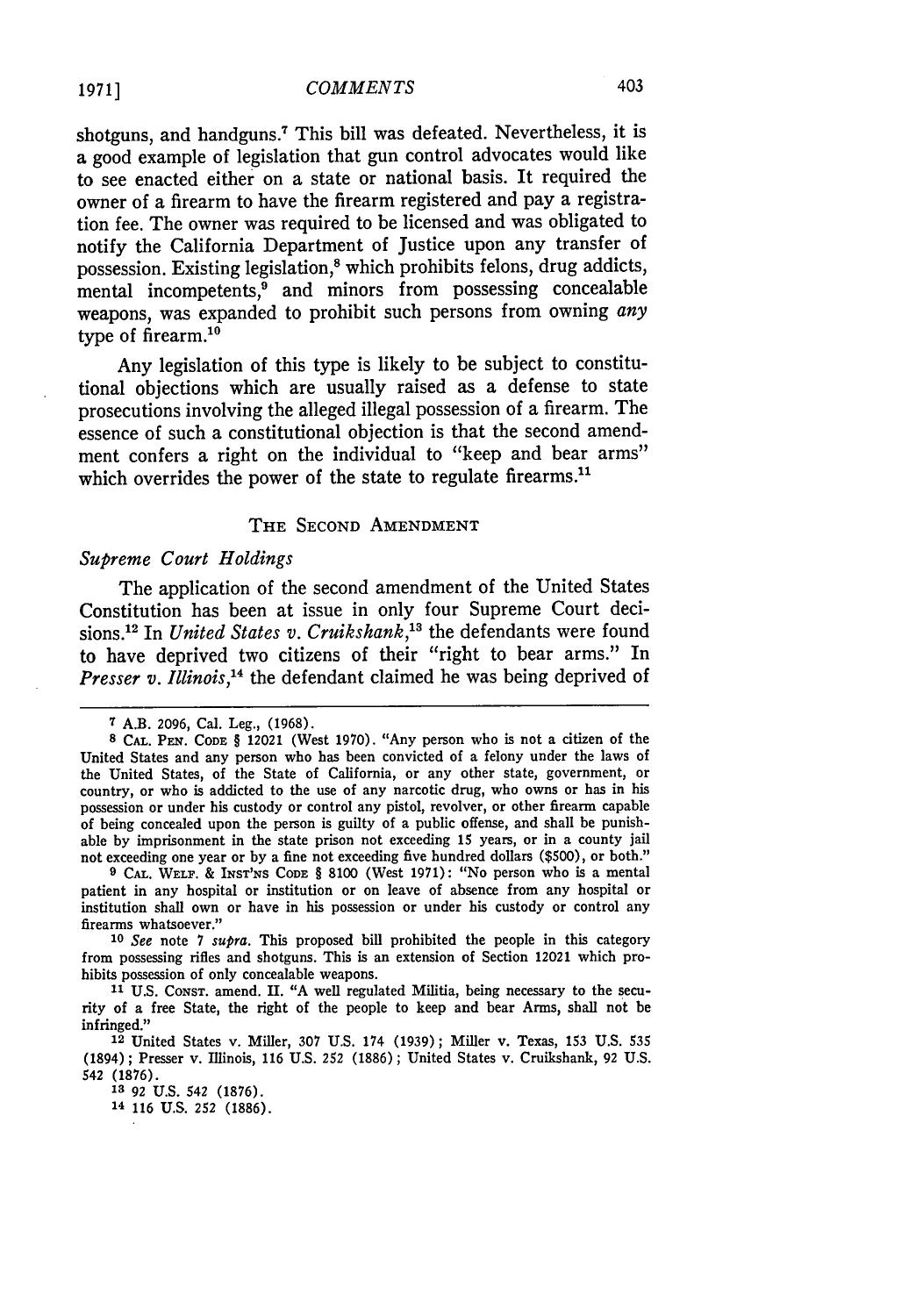his "right to bear arms" when he was charged with unlawfully marching in the city of Chicago with an unauthorized body of armed men. In *Miller v. Texas,'5* the defendant claimed his "right to bear arms" was infringed by a state law prohibiting the carrying of a pistol on a public street.

In each decision the Court set forth two basic rules of law: The second amendment does not confer on an individual the "right to bear arms;" and the amendment operates only as a restriction on Congress so that Congress will not prevent the states from forming and maintaining their own militia or National Guard.

In *United States v. Miller,"* where the defendant was convicted of possessing a sawed off shotgun, the Court declared: "In the absence of any evidence tending to show that possession or use of a **...** [sawed-off shotgun] ... has some reasonable relationship to the preservation or efficiency of a well regulated militia, we cannot say that the second amendment guarantees the right to keep and bear such an instrument."17

*United States v. Miller* was criticized by the Court of Appeals for the First Circuit in *Cases v. United States*,<sup>18</sup> where the defendant was convicted for illegally transporting and receiving firearms. The court explained that even though a state militia could conceivably use a certain firearm in warfare, such a firearm can be regulated if possessed by an individual since it is only the *state's* interest that is constitutionally protected.

It is clear from these cases that the individual citizen lacks standing to use the second amendment as a shield against a state firearms prosecution since the second amendment applies only to congressional legislation which purports to regulate the militia of the states. Since there is no individual right to bear arms, and since the second amendment merely prohibits the federal government from enacting restrictive legislation dealing with a state's formation and maintenance of a National Guard, the second amendment does not prohibit Congress from passing any federal gun control legislation.<sup>19</sup> Thus, it seems that a federal law requiring registration of all firearms would be constitutionally permissible.<sup>20</sup> The remaining question is to what degree a state may regulate the ownership of firearms.

**<sup>15</sup>**153 U.S. **535** (1894).

**<sup>16</sup> 307** U.S. 174 (1939).

**<sup>17</sup>** *Id.* at 178.

**<sup>18</sup>** 131 F.2d 916 (1st Cir. 1942).

**<sup>19</sup>** *See* note 5 *supra.*

**<sup>20</sup>**Killian, *Federal Registration of Firearms and Licensing of Firearms Owners,* The Library of Congress Legislative Reference Service **(1968).** "Because the registra- tion of all firearms is necessary to best effectuate the interstate commerce regulation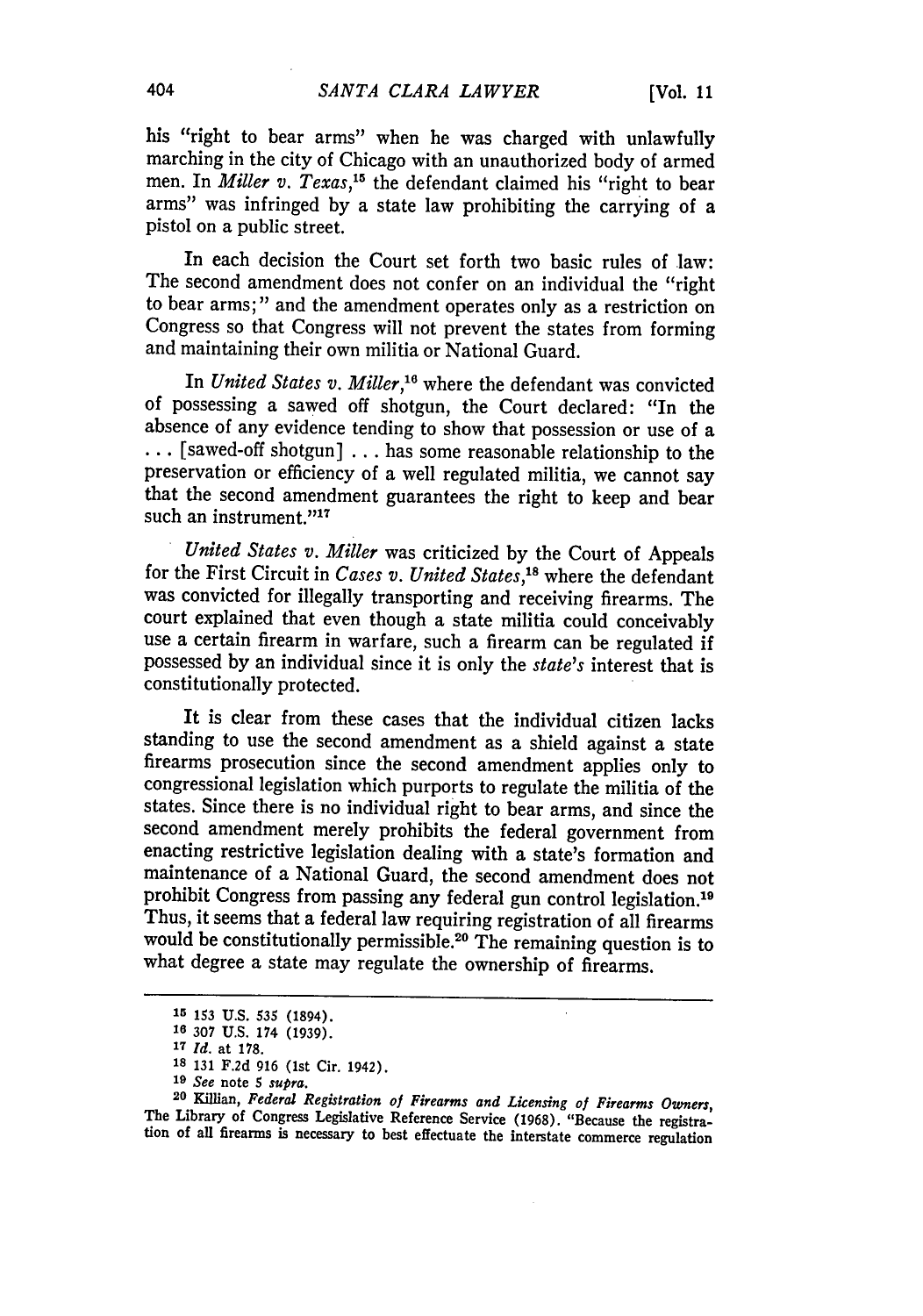#### *COMMENTS*

#### CALIFORNIA LAW

California law regarding the possessing of arms is explicitly stated in two cases.<sup>21</sup> In *People v. Camperlingo*,<sup>22</sup> the defendant, a convicted felon, was charged with possession of a pistol. He claimed he had a right to possess the pistol under the second amendment. The court said that the "right to bear arms" may be regulated or even entirely eliminated by the state through its police power.

In *Ex parte Ramirez*,<sup>23</sup> the defendant, an alien, was convicted of possessing an automatic handgun. The defendant challenged the state's right to regulate possession of firearms. The court said that the regulation of firearms falls under the police power of the state which is defined as "the power inherent in a government to enact laws within constitutional limits to protect the order, safety, health, morals, and general welfare of society."<sup>24</sup>

A reading of *Ramirez* with *Camperlingo* indicates that California can constitutionally require that all guns in the state be registered. Authority to pass such a law emanates from the police power of the state25 which has been defined by the Supreme Court of the United States as the power "to preserve, protect, or promote the general health and welfare."<sup>26</sup> California, in exercising the police power, has three statutes that call for or relate to the registration of guns. The Penal Code regulates the sale of firearms by dealers,<sup>27</sup> and by mail order houses,<sup>28</sup> as well as forbidding the obliteration of weapon identification marks.<sup>29</sup>

The power of the state of California in the field of firearms control became strikingly apparent when the California legislature enacted Senate Bill No. 4 in 1969 which is now Section 9619 of the

**28** *Id. §* 12079.

**29** *Id. §§* 12090-94.

of firearms and because the presence of so many firearms in private hands has such a potential and an actual effect on commerce, a federal registration system could be grounded on the Commerce Clause." *Id.* at 18.

**<sup>21</sup>***Ex parte* Ramirez, 193 Cal. 633, **226** P. 914 (1924); People v. Camperlingo, **<sup>69</sup>**

Cal. App. 466, **231** P. **601** (1924). **<sup>22</sup>**69 Cal. **App.** 466, 231 P. **601** (1924).

**<sup>23</sup>** 193 Cal. 633, **226** P. 914 (1924).

**<sup>24</sup>** *Id.* at 649, **226** P. at 921.

**<sup>25</sup>** Under the police power, any state can constitutionally require that all guns be registered.

**<sup>26</sup>** Miller v. Wilson, 236 U.S. 373, 379 (1915). This definition appeared in a case where the defendant was charged with employing a woman over the maximum hours allowed **by** statute. The defendant unsuccessfully urged that the statute was repugnant to the Fourteenth Amendment as an arbitrary invasion of liberty and as unreasonably discriminatory. The Court characterized the statute as one intended as a police regulation, to preserve, protect, or promote the general health and welfare.

**<sup>27</sup> CAL. PEN. CODE** §§ **12073-78,** 12350-51 (West 1970).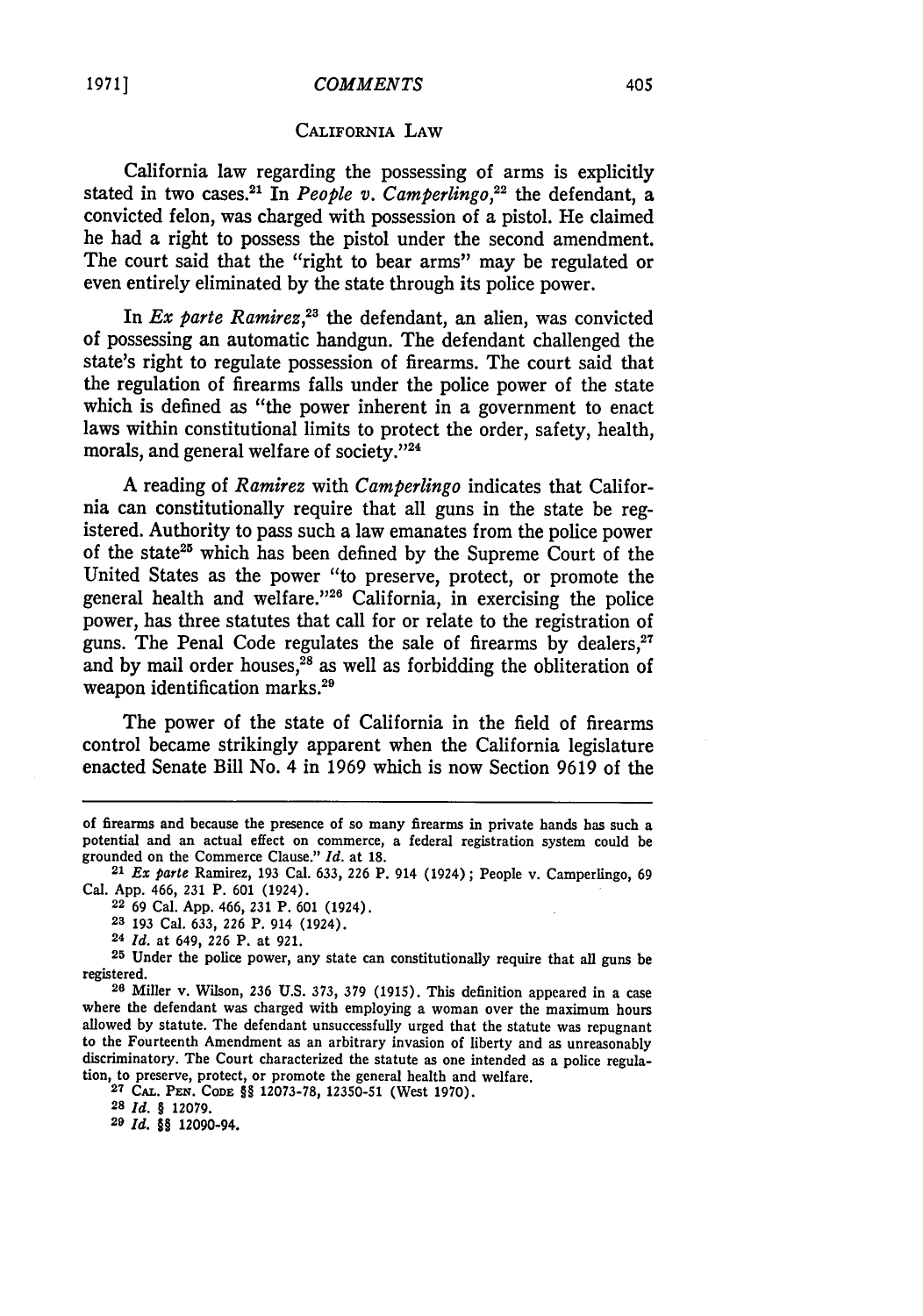Government Code.<sup>30</sup> Many gun enthusiasts regard this statute as the most advanced piece of state legislation in existence. The statute reads as follows:

It is the intention of the legislature to occupy the whole field of regulation of the registration or licensing of commercially manufactured firearms as encompassed by the provisions of the Penal Code, and such provisions shall be exclusive of all local regulation, relating to registration or licensing of commercially manufactured firearms, by any political subdivision as defined in Section 1721 of the Labor Code.<sup>31</sup>

Section 9619 preempts for the state government the entire field of firearms regulation, registration and licensing. This law effectively nullified gun registration laws in Beverly Hills and San Francisco,<sup>82</sup> and prevented passage of other local anti-gun ordinances. Gun enthusiasts have recommended this law as a model for other states.<sup>33</sup>

#### THE PRACTICALITY OF GUN REGISTRATION

The foregoing analysis has served to make explicitly clear the fact that both federal and state governments have the authority to require that all guns be registered, but the question still remains as to the worthiness of such legislation. Basically, there are three arguments against gun control. The first is that gun registration will not achieve its purpose of decreasing crime. Secondly, there is a fear of what gun registration could lead to in the future. Finally, there is the argument that the cost of gun registration would be exorbitant and that the expenditures would be more effectively spent in other areas. In examining the validity of these arguments, one should keep in mind that firearm registration is designed to prevent or decrease the number of crimes involving guns by keeping guns out of the hands of felons, drug addicts, mental incompetents and minors.

#### *Will Gun Registration Work?*

There are many conditions which affect the frequency and form of crime, and there is some evidence that gun registration is not one

**<sup>30</sup> CAL.** GOV'T **CODE** § **9619** (West **Supp. 1971).**

*<sup>31</sup> Id.* A political subdivision is stated to include: "any county, city, district, township, public housing authority, or public agency of the State, and assessment or improvement districts." CAL. LAB. CODE § 1721 (West 1955).

<sup>32</sup> SAN FRANcisco, CAL., **MUN.** CODE § 610 (1968). "It shall be unlawful for any person within San Francisco to own, possess or control an unregistered firearm."

In **1969,** a conviction under this ordinance was upheld in Galvan v. Superior Court, 76 Cal. Rptr. 642, 452 P.2d 930 (1969). It should be noted, however, that Senate Bill No. 4 became effective five months after the decision in *Galvan*.

<sup>83</sup> AM. RIFLEMAN, Dec. 1970, at 23.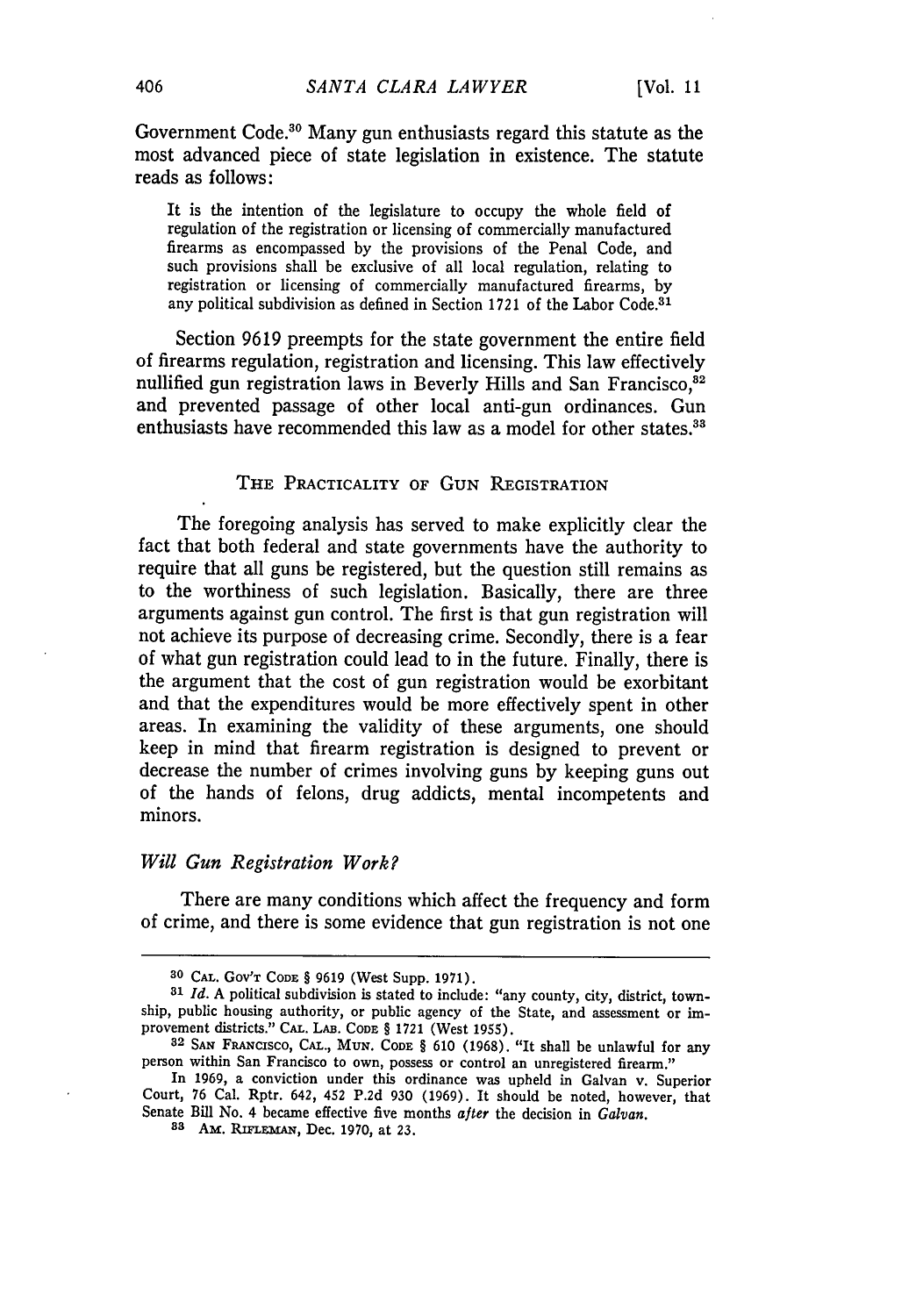of these conditions. 4 Relevant statistics show that gun registration does not have an appreciable effect on crime. Author Alan Krug studied data from law enforcement agencies across the country to find out whether registration had been a useful tool in the solution of crimes or the apprehension of criminals. He sent a questionnaire with an explanation of the survey to all fifty states requesting each agency to report on any cases of criminal homicide, aggravated assault or robbery which it knew to have been solved through the tracing of a firearm by serial number during the ten-year period 1959-1968. The 44 states completing the questionnaire reported that only six homicides and six robberies were solved<sup>35</sup> through the use of gun registration.<sup>36</sup> This seems to indicate that gun registration does not aid in

- **1.** Density and size of the community population and the metropolitan area of which it is a part.
- 2. Composition of the population with reference particularly to age, sex, and race.
- **3.** Economic status and mores of the population.
- 4. Relative stability of population, including commuters, seasonal and other transient types.
- 5. Climate, including seasonal and religious characteristics.
- 6. Effective strength of the police force.
- 7. Standards governing appointments to the police force.
- **8.** Policies of the prosecuting officials and the courts.
- 9. Attitude of the public toward law enforcement problems.
- 10. The administrative and investigative efficiency of the local law enforcement agency, including the degree of adherence to crime reporting standards. Interestingly, there is no mention in the FBI list of the impact of firearm control on crime.
- **35 A.** KRUG, FIaEARM REGIsTRATION COSTS vs. BENEFITS 7 (1970).
- <sup>36</sup> Id. at 6. Gun registration information was available to these agencies from a number of sources.
- **1.** Since 1938, all firearm dealers, regardless of their state of residence, have been required to keep complete records of all firearm transactions as required by the Secretary of the Treasury under the provisions of the Federal Firearms Act of 1938, **52** Stat. 1250, and the Gun Control Act of 1968, Pub. L. No. 90-618, which superseded the Federal Firearms Act as of December 16, 1968. These records include the make, model, type, caliber or gauge and serial number of each and every firearm (rifle, shotgun or pistol) new or used, received or sold, the date such firearm was received or sold, the name and address of the person or business from whom the firearm was received, or to whom the firearm was sold, as the case may be. These records must be maintained by the dealer permanently and made available to law enforcement officers upon request.
- 2. All firearms held within the state by the military are registered.
- 3. All handguns are registered in Hawaii, Michigan, Mississippi and New York.
- 4. All handguns are registered for which permits are issued in Alabama, California, Connecticut, Delaware, Florida, Georgia, Hawaii, Illinois, Indiana, Iowa,

<sup>34</sup> UNIFORM CRIME REPORTS, CRIME FACTORS vi (1969).

Since the factors which cause crime are many and vary from place to place, readers are cautioned against drawing conclusions from direct comparisons of crime figures between individual communities without first considering the factors involved.

Crime is a social problem and the concern of the entire community. The law enforcement effort is limited to factors within its control. Some of the conditions which will affect the amount and type of crime that occurs from place to place are briefly outlined below: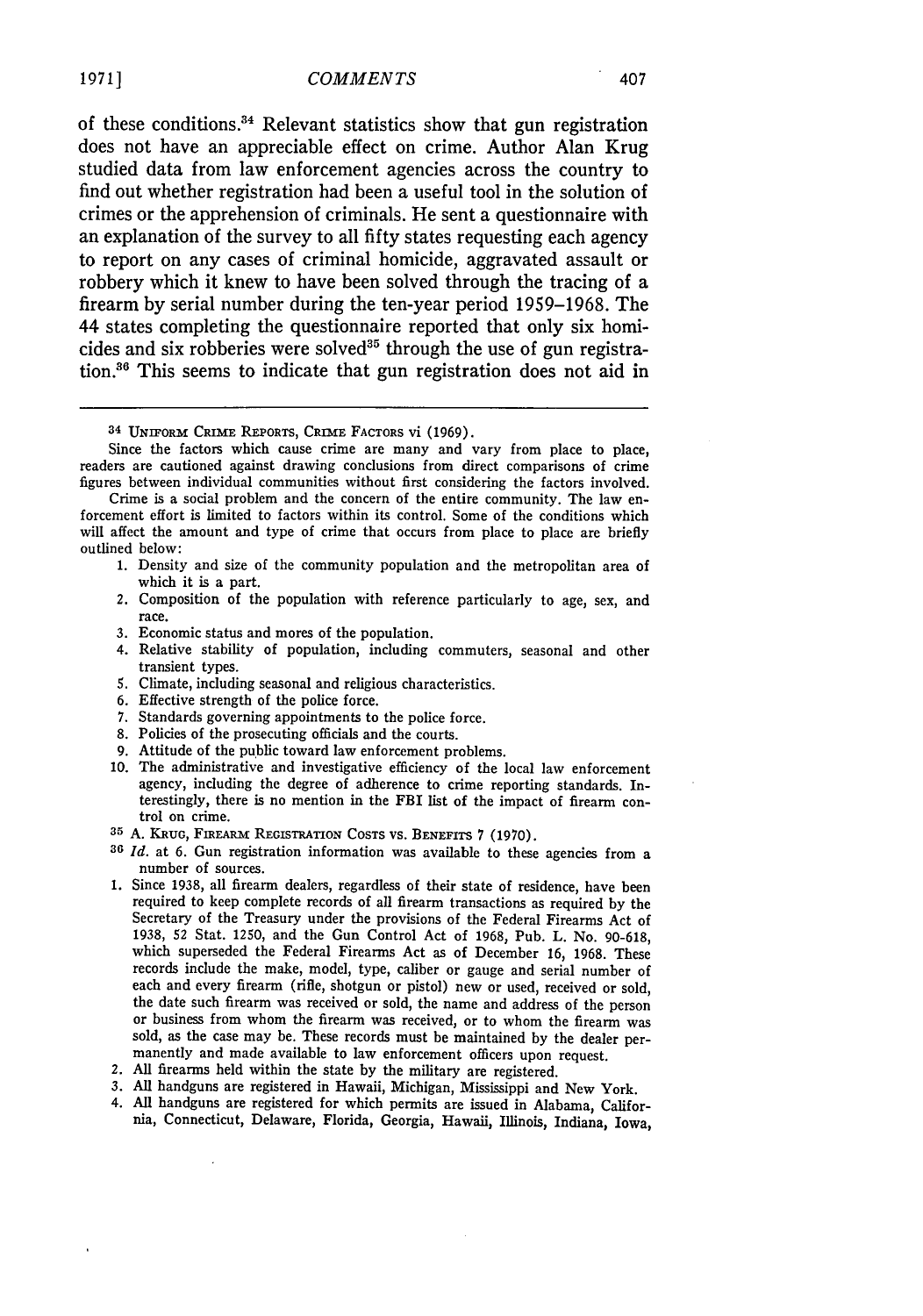apprehending the criminal in the majority of crimes involving firearms. People who argue that it does, assume that the criminal will drop the gun at the scene of the crime or will discard it where it will eventually be found. If the gun is not found, it is impossible to trace the criminal through the use of registration information. It should be noted that the information from the Krug survey relates only to the solution of crimes after the fact, and the registration facilities then in existence were not nearly as extensive as a national registration system would be. This survey, however, does indicate that gun registration would aid in the solution of relatively few crimes involving firearms.

#### *Who Registers Guns?*

Millions of Americans are hunters, target shooters, and collectors who use guns safely and deplore the criminal use of firearms.<sup>37</sup> However, they believe that gun registration will inconvenience the law-abiding citizen and have no appreciable affect on the problems of crime and domestic violence.<sup>88</sup> It does not seem likely that any person planning a crime involving a firearm would register his gun first. Furthermore, a convicted felon who possesses a gun at the time a registration law is passed, will not register that gun because he is already in violation of the law by simply possessing it.<sup>39</sup> It is doubtful that a penalty for possessing an unregistered firearm will deter the person who plans to use the firearm for criminal purposes. If the penalty for the commission of the crime40 and the penalty for perpetrating the crime with a firearm $41$  do not deter him, then the added penalty for possessing the unregistered firearm certainly will not. Thus, if a gun registration law were passed, one could not expect

*89 See* **CAL. PEN. CODE** § 12021 (West 1970).

**40** Penalties for California crimes typically involving firearms are: five years for burglary *(Id. §* 461) **;** and five years for robbery *(Id. §* **213).**

<sup>41</sup>*Id. §* 3024. The additional penalty for committing a crime with a firearm is two years unless one has already been convicted of a felony, in which case the punishment is four years.

Maine, Maryland, Massachusetts, New Hampshire, New Jersey, North Carolina, North Dakota, Oregon, Pennsylvania, Rhode Island, South Dakota, Tennessee, Virginia, Washington, West Virginia, and Wyoming.

**<sup>5.</sup>** There is registration of high powered rifles in Mississippi and West Virginia.

**<sup>6.</sup> A** number of states have voluntary registration.

**<sup>87</sup>** *See generally, Hearings Before the Subcomm. to Investigate Juvenile Delinquency of the Senate Comm. on the Judiciary,* 91st Cong., 1st Sess., at 112 **(1969)** [hereinafter cited as 1969 *Senate Hearings].*

**<sup>88</sup>** *Id.* at 79. Two Texas police officer organizations have gone on record against legislation that would require the registration of handguns. Minnesota lawmen have called for the resumption of mail order sales, the repeal of mandatory penalties for those committing crime with firearms, and repeal of the ammunition registration.

Various law enforcement groups in California were opposed to gun registration. See 7 Am. CRIM. L. Q., *California Peace Officers and D.As Adopt Gun Control Legislative Policy* **253** (1968-69).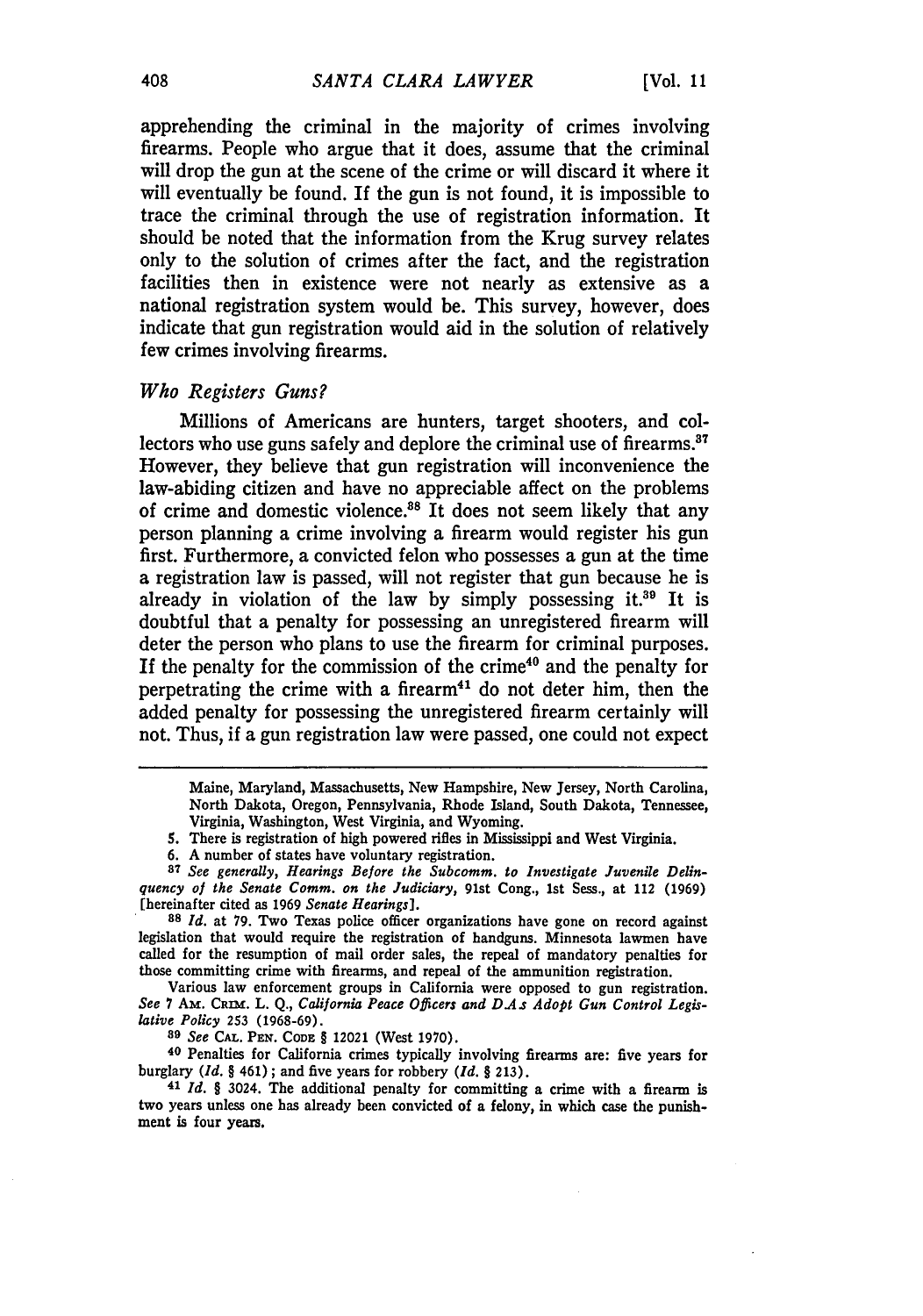Firearm crimes would still occur even if all guns were registered. Criminals would still obtain guns without complying with registration laws by making the guns, buying them from unscrupulous individuals or stealing them. In the case of a registered gun, stolen from the owner and used by the thief in a crime, there is the added difficulty that the innocent owner might be accused. Furthermore, a person who wanted to perpetrate a crime with a gun already registered could file off the serial number, leaving little chance of tracing the gun. Tampering with a serial number is a crime. $42$  but why should this deter such a person when there is a more severe penalty for the crime he is about to commit?<sup>41</sup>

#### *General Fears of Gun Enthusiasts*

Gun owners are not totally opposed to suggestions from registration advocates,<sup>44</sup> but they are generally opposed to gun registration for fear of what it might lead to.45 If future legislation would call for the registration of a certain type of firearm, what would stop legislators from later requiring that all firearms must be registered?

During World War II, the national gun registration records in Poland, France, and Denmark<sup>46</sup> facilitated the Nazi discovery of which citizens had firearms, and made the confiscation of guns a simple task of checking the lists and seizing the weapons. Nazi-like oppression is not likely in the United States, but some people feel

<sup>42</sup>*Id. §§* 12090-94.

*<sup>43</sup>See* text accompanying notes 40 and 41 *supra.* arms Lobby of America and of Franklin L. Orth, Executive Vice President, N.R.A. *45 See generally, Hearings Before the Subcomm. to Investigate Juvenile Delin-*

<sup>[</sup>hereinafter cited as 1968 Senate Hearings]. Mayor John Lindsay of New York City has urged Congress to pass stricter gun laws similar to the New York Sullivan Law, N.Y. **PEN. LAW** *§* **1903** (McKinney **1967).** While New York has had some success with its strict gun laws (mostly because the law has limited handguns to only **.2%** of the population unconnected with law enforcement) figures still show that criminals can get guns, especially handguns. It is significant that of all the methods of inflicting death (guns, knives, bombings, beatings, etc.) it is purchase and possession of which are strictly controlled, that has shown the most notable increase. People can obtain guns despite the strict New York laws **by** traveling buy guns without being hindered by the strict New York law. This is why Mayor<br>Lindsay wants national gun laws like New York's; and this confirms the fears of gun<br>enthusiasts who feel that if legislators pass some gun contr

**<sup>46</sup>**Brown, *Firearm Legislation,* **18 VAMW.** L. Rav. 1376 n.85 (1964-65).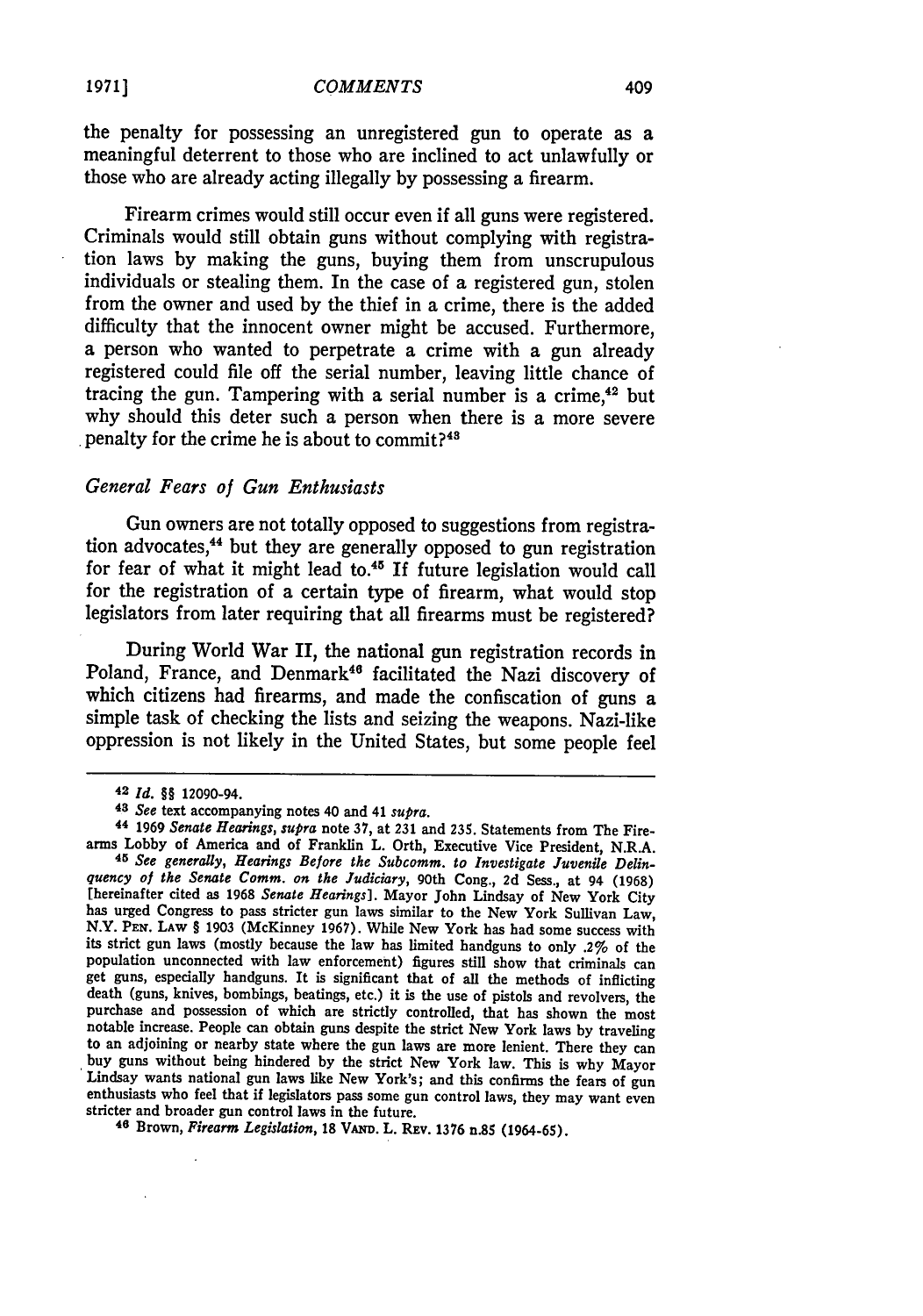that registration of guns could be only a step away from confiscation.47

#### *Cost of Gun Registration*

Gun registration would be expensive. In **1968,** New York City authorities found that the cost of processing an average application for a pistol permit was **\$72.87.18** If this application cost figure is projected on a nationwide basis for the approximate forty million firearms owners who own nearly ninety million firearms,49 the total cost nationally would be almost three billion dollars.

In **1967,** New York City enacted a law providing for the licensing of rifle and shotgun owners and the registration of their firearms. The city administration reported that the ultimate cost of this program could be as high as \$25.00 per gun.<sup>50</sup> Using this figure to project the cost of registering the ninety million firearms in this country, the total would be just over three billion dollars, $51$  which is approximately the same as the total cost figured on a cost per person basis.

The United States spends five billion dollars a year on law enforcement.<sup>52</sup> If Congress were to appropriate additional funds, these could be spent to increase police salaries, bolster law enforcement agencies, upgrade enforcement facilities and equipment, increase the efficiency of the courts, *or* for the establishment of firearm registration programs. Obviously, it is unreasonable to spend three billion dollars on gun registration when it is not likely that crime will be significantly decreased.53 This is especially true when other more effective alternatives are available on a smaller scale and at a lower cost.<sup>54</sup>

There were some costs which were not included in the three billion dollar figure such as costs for collection of registration data and for prosecution of violators. Indirect costs to gun owners were also excluded. Examples of indirect cost to gun owners are notary fees, cost of photographs, fingerprinting, required safety tests or training courses, transportation expenses, lost time from work, and court costs resulting from gun owners' appeals of decisions made **by** government officials administering the program. Thus, the total cost figure is deflated to some degree also.

**52 A. KRUG,** FiREaam **REGISTRATION COSTS** vs. **BENEFITS 3 (1970).**

*53 See* text accompanying note **35** *supra.*

**<sup>54</sup>***See* text accompanying notes **55-70** *infra.*

**<sup>47 1968</sup>** *Senate Hearings, supra* note 45, at 413. *"Be it Enacted" May Mean Good-*

<sup>&</sup>lt;sup>48</sup> Staples and Clayton, *A Preliminary Cost Analysis of Firearms Control Programs* **63 (1968).** This is the cost per owner.

**<sup>49</sup>1969** *Senate Hearings, supra* note **37,** at **92.**

**<sup>50</sup>**N.Y. Daily News, Nov. **15, 1967,** at **8.**

**<sup>51</sup>**This three billion dollar cost figure is inflated to some extent. First, the total costs include licensing provisions which do not have to be included in a registration program. Second, nationwide cost per gun figures should be lower than costs figured on a relatively smaller scale of just one city.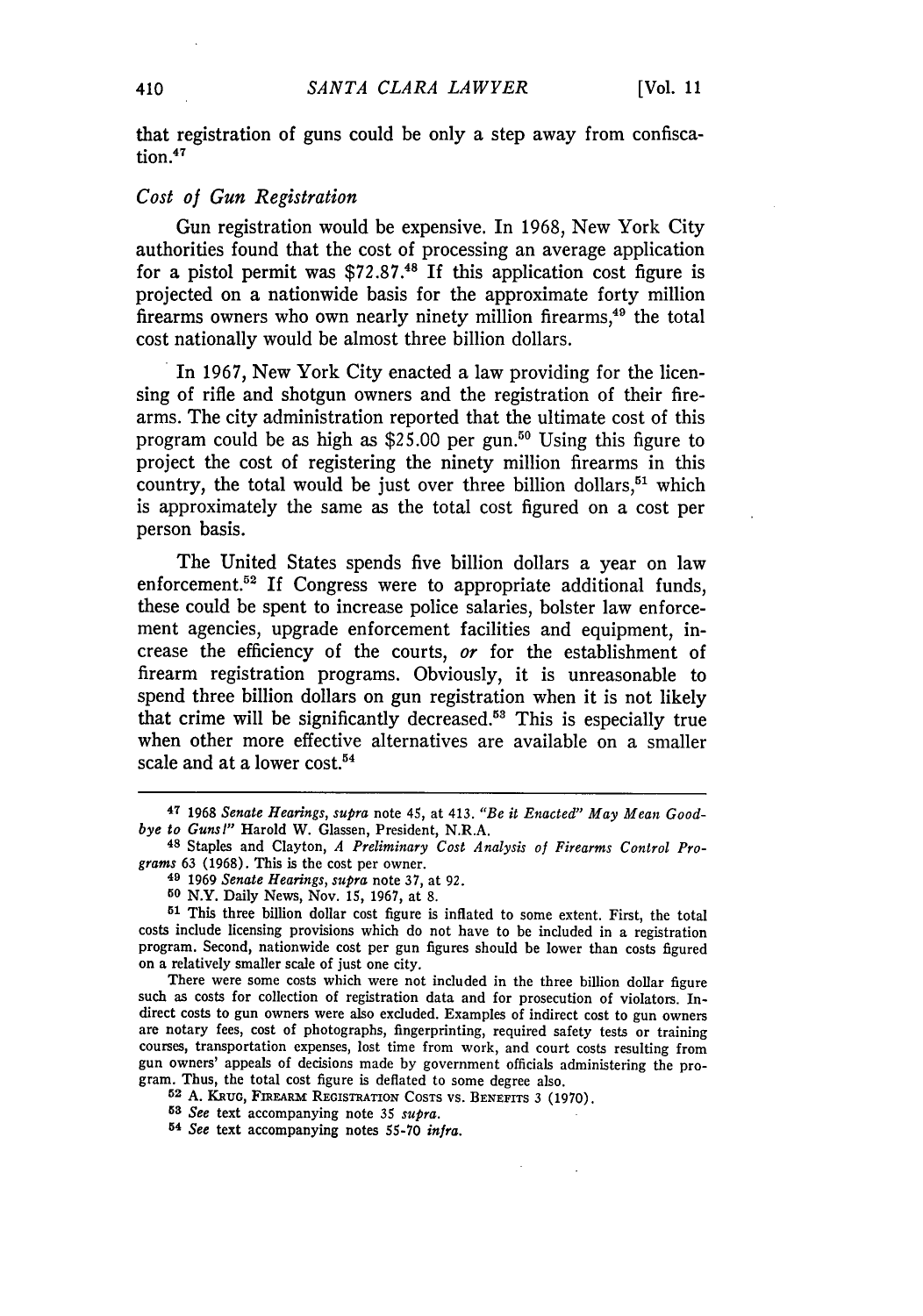#### SUMMARY AND PROPOSAL

A nationwide or statewide gun registration law is constitutionally permissible.<sup>55</sup> The question is whether or not such a law would be an efficient method of decreasing firearm crimes. There is evidence that gun registration will not appreciably affect crime<sup>56</sup> because criminals or persons planning to commit crimes by the use of firearms will not register their guns or will otherwise avoid registration requirements.<sup>57</sup> Costs would be almost prohibitive.<sup>58</sup> A combination of these factors and its repugnance to a democratic society<sup>59</sup> make it clear that gun registration is not even a partial solution to the problem of crime and violence in the United States.

Nevertheless, a method is needed that will prevent persons likely to commit firearm crimes from obtaining guns, so as to decrease the incidence of firearm violence. At the present time, California statutes list the categories of the persons which the legislature deems likely to commit firearm crimes. Such persons are denied the right to possess a pistol, revolver or other concealable weapon,<sup>60</sup> but the law does not prohibit them from possessing a rifle or shotgun. Two questions immediately arise. First, how are retailers, wholesalers, or private sellers of guns to determine if a buyer is in a prohibited category? Second, since rifles and shotguns are as deadly as handguns, why allow potentially dangerous people access to them?

#### *Present California Law*

When anyone intends to purchase a *concealable* weapon from a retailer or wholesaler, that purchaser must fill out a record of sale which is furnished by the dealer.<sup>61</sup> The buyer must then wait five days before he can receive the handgun. During this period the dealer sends the record of sale which includes the legal name, residence and birth date of the buyer to the Bureau of Criminal Identification and Investigation.<sup>62</sup> If the Bureau determines that the purchaser is prohibited by the Penal Code<sup>63</sup> or the Welfare and

**62** *Id. §* 13010. This section lists the record keeping duties of the Bureau of Criminal Statistics. *Id. §* 13020. This section lists the public agencies that must supply statistical data to the Bureau of Criminal Statistics.

**63** *Id. §* 12021.

**<sup>55</sup>** *See* text accompanying notes 11-26 *supra.*

**<sup>56</sup>** *See* text accompanying notes 34-36 *supra.*

*<sup>57</sup>See* text accompanying notes 39-43 *supra.*

**<sup>58</sup>** *See* text accompanying notes 48-52 *supra.*

**<sup>59</sup>** *See* text accompanying notes 46 and 47 *supra.*

**<sup>60</sup> CAL. PEN. CODE** § 12021 (West 1970). **CAL.** WELF. & **INST'NS CODE** § 8100 (West 1971).

**<sup>61</sup> CAL. PEN. CODE** *§§* 12076-77 (West 1970).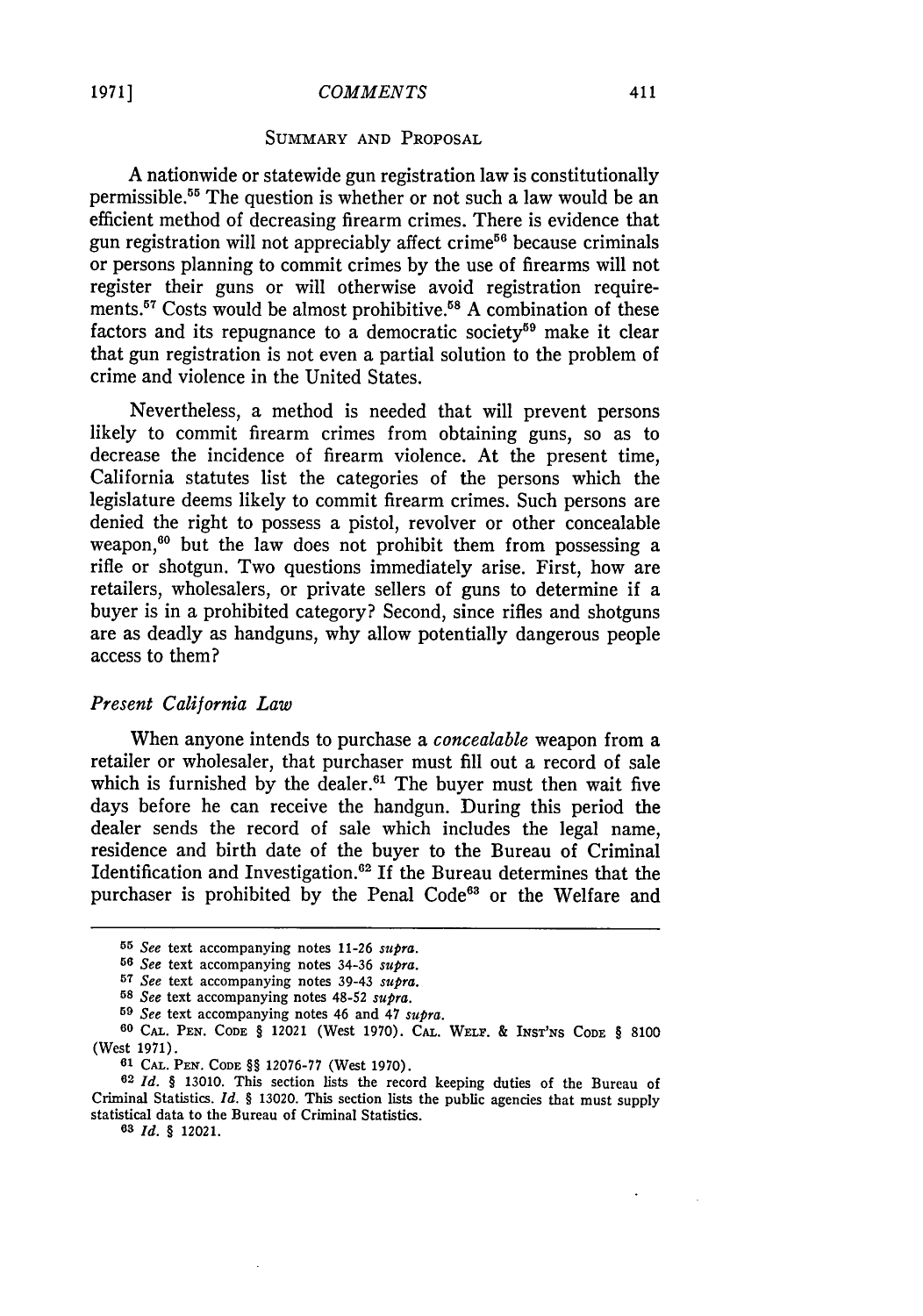Institutions  $Code<sup>64</sup>$  from owning a firearm, the seller is given notice of this fact and forbidden to complete the sale.

The present status of the law is that anyone, including persons in the prohibited categories, may purchase a rifle or shotgun, and no check is made regarding the buyer's status. People in restricted categories should be prohibited from possessing any type of firearm, and a new method is needed to put the seller on notice of the buyer's qualifications. The following is a practical recommendation that gives adequate notice to a seller of firearms as to the buyer's status and goes further by extending existing limitations to include rifles and shotguns.

### $Proposed$  *Statute<sup>6t</sup>*

*Section 1:* Any person who is presently prohibited from owning a concealable weapon<sup>66</sup> is hereby further restricted from owning, possessing or having under his control any firearm or ammunition for a firearm.

*Section* 2: (A) In any case where a person may not lawfully possess a firearm, the fact of such person's disability with respect to the possession of firearms shall be indicated on the person's driver's license or identification card provided for in the Vehicle Code.67 (B) A seller or transferor of any firearm cannot make a sale or transfer to a person whose driver's license indicates such person to be listed under section one. (C) The Bureau of Criminal Identification and Investigation will make conviction records and other applicable information<sup>68</sup> available to the Department of Motor Vehicles. The Department of Motor Vehicles will use this information in coding the driver's license or identification card of any person in a prohibited category. No immediate transfer of a firearm may be concluded without the buyer or transferee exhibiting a valid driver's license or identification card which is issued after the effective date of this legislation. A person who has a valid driver's license issued before the date of legislation may still purchase a firearm provided such a person waits five days while his status is cleared by the Department of Motor Vehicles.

*Section 3:* When a person is no longer in a category prohibiting his possession of firearms, he may apply to the superior court in the county of his residence for the purpose of requesting the court to indicate this fact on his driver's license or identification card. Such court shall comply with such application upon

*66 See* notes 63 and 64 *supra.*

*<sup>68</sup>See* note **62** and accompanying text *supra.*

**<sup>64</sup> CAL. WELF.** & **INST'NS CODE** § **8100** (West **1971).** *Id. §* **8103.** This section restricts persons from possessing a gun who have been adjudicated **by** a court to be a danger to others as a result of a mental disorder.

**<sup>65</sup>**This proposed law is quite similar to A.B. 609, Cal. Leg., (1970), which the California legislature defeated.

**<sup>67</sup>**The code on the back of the driver's license will read: "P.C. 12021 applies." Although the seller will not know why the buyer is in a prohibited category, he will know that he may not sell a firearm to any such person.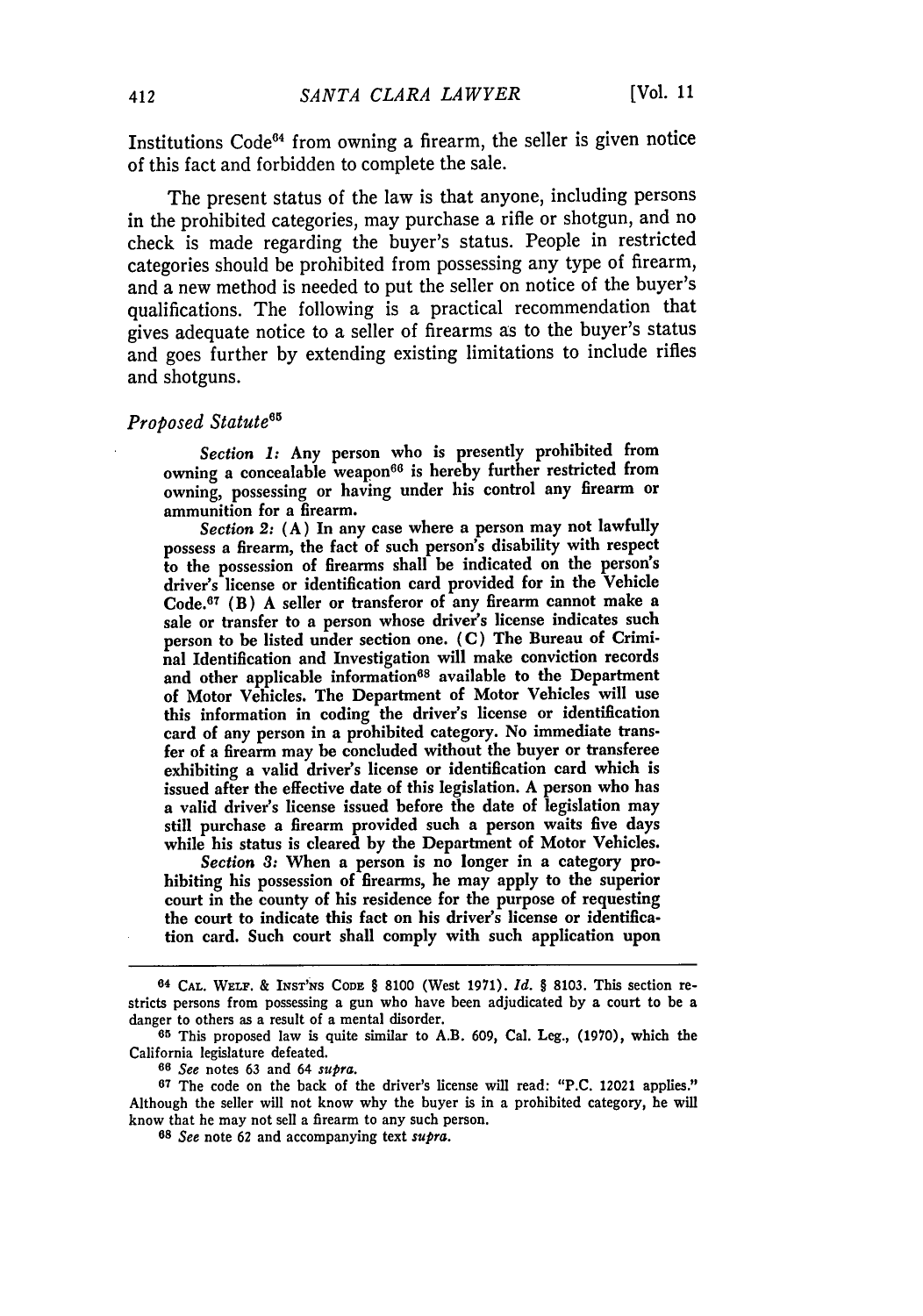proof that the applicant is no longer prohibited from possessing firearms, and shall inform the Department of Motor Vehicles of its action.

*Section 4:* (A) Any person listed in section one who owns or has in his possession any firearm or ammunition for a firearm is guilty of a public offense and shall be punishable by imprisonment in the state prison not exceeding 15 years, or in a county jail not exceeding one year or by a fine not exceeding five hundred dollars **(\$500),** or **by** both.

(B) **A** person who transfers a firearm to any person mentioned in section one is guilty of a misdemeanor unless he has shown and reasonably relied upon a driver's license or identification card indicating that such purchaser was not in a prohibited category.

(C) Any person listed in section one who possesses or displays an altered, forged or false driver's license or identification card for the purpose of obtaining a firearm is guilty of a felony.

#### *Application and Cost of Proposal*

It should be noted that this proposal will have fewer problems in application than any registration program and it is not repugnant to those law abiding citizens who own firearms. The proposed law will deny any person in a prohibited category from buying a gun, while gun registration depends upon the individual's voluntary action of compliance with the registration law.

The five day waiting period and restriction on an immediate transfer of a firearm in section two (C) makes it impossible for a felon who is on parole or who is getting out of prison to purchase a firearm even though he has a valid driver's license issued before the effective date of legislation. If he tries to purchase a firearm, he must wait five days during which his status will be checked. The check will reveal his prohibited status which will bar his purchase of the firearm.

If a person who is not in a prohibited category wants to pur-<br>chase a firearm after passage of this legislation without renewing<br>his driver's license, he may do so. However, he must wait five days<br>while the appropriate pro Consequently, he can still obtain a firearm even if he does not desire to renew his driver's license.

The cost of this proposal would be approximately three million dollars."9 A statewide gun registration program would cost an

**<sup>69</sup>** Telephone interview with Keith Gaffaney, professional lobbyist for the California Rifle and Pistol Association, in Anaheim, Calif., Nov. **25,** 1970. Mr. Gaffaney lobbied for A.B 639 Cal. Leg., 1970, which was a similar driver's license proposal for firearm sales explained in the text. *See* text accompanying notes 65-68 *supra.* Although the bill was defeated, he had done research on the proposal and found the cost would be approximately three million dollars.